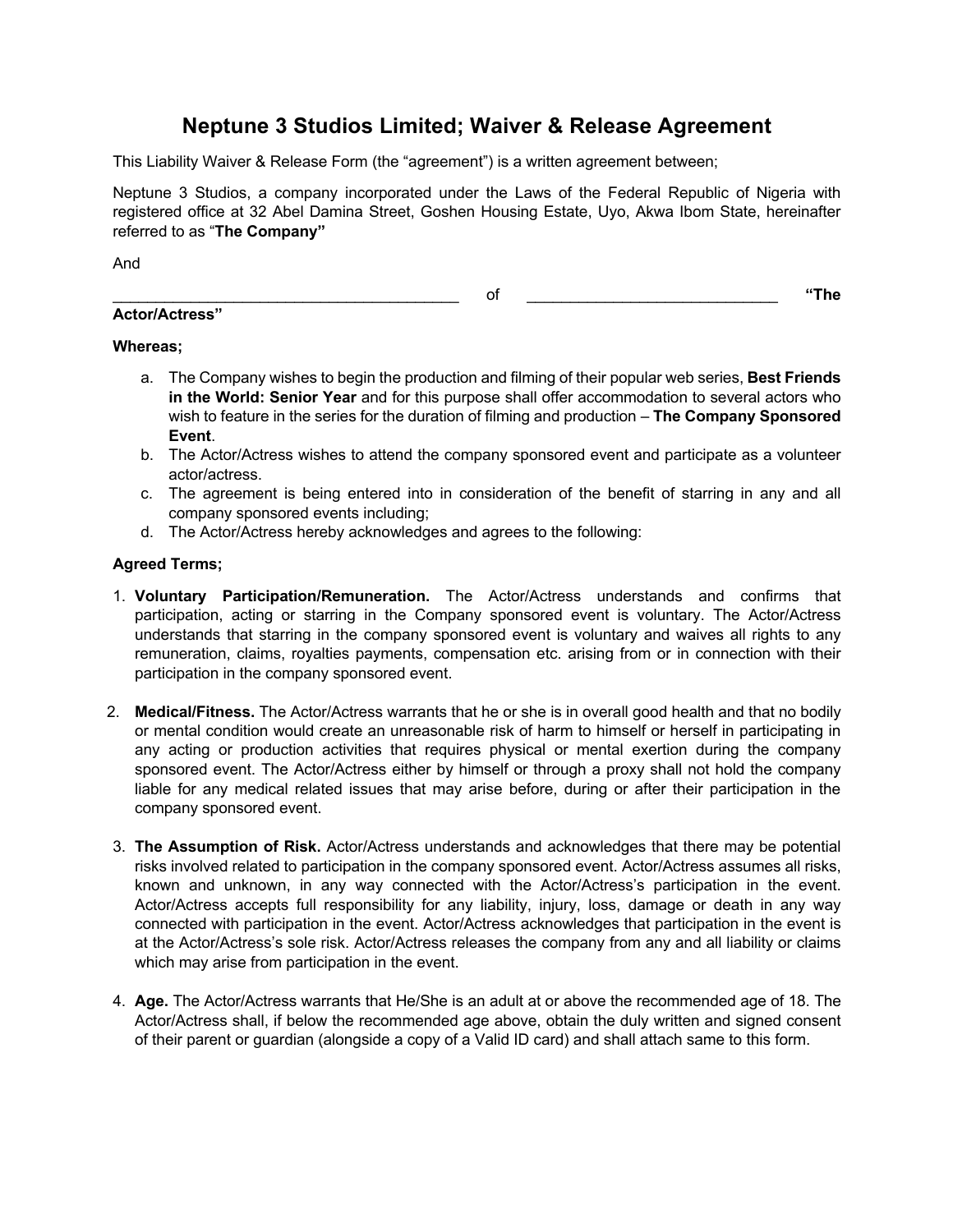- 5. **Code of Conduct.** The Actor/Actress is expected to observe and comply with The Company's code of conduct, rules, regulations and policies, which will be handed over to him/her and expected to be read before participating in the company sponsored event.
- 6. **Modification.** The provisions of this agreement can only be modified by a written instrument executed by an authorized agent of the company.
- 7. **Accommodation.** The company shall only be responsible for the provision of accommodation to the Actor/Actress for the duration of the company sponsored event.
- 8. **Entire Agreement.** This agreement constitutes the entire agreement and understanding between the Actor/Actress and the company, and cancels, terminates and supersedes any prior agreement or understanding relating to the subject matter hereof.
- 9. **Indemnification.** The Actor/Actress hereby agrees to indemnify and hold The Company harmless to the extent provided under the Nigerian Laws against and in respect of any and all actions, suits, proceedings, claims, demands, judgments, costs, expenses (including reasonable attorney's fees), losses, and damages resulting from the Actor/Actress's gross negligence, criminal act or bad faith performance of the Actor/Actress duties and obligations. This obligation shall survive the termination of this agreement.
- 10. **Severability.** If any part of this agreement is found to be void by law, the remaining provisions of this agreement will nevertheless be binding with the same effect as though the void portions were deleted.
- 11. **Third Party Rights.** No person other than a party to this agreement may enforce any of its terms.
- 12. **Independent Legal Advice.** The Actor/Actress acknowledges that the Company has provided the Actor/Actress with a reasonable opportunity to obtain independent legal advice with respect to this Agreement, and that either: The Actor/Actress has had such independent legal advice prior to executing this Agreement, or; The Actor/Actress has willingly chosen not to obtain such advice and to execute this agreement without having obtained such advice**.**
- 13. **Governing law.** The construction and meaning of the terms and provisions of this agreement and any dispute or claim arising out of or in connection with it or its subject matter or formation (including noncontractual disputes or claims) shall be governed by and construed in accordance with Nigerian Law. The parties irrevocably agree that the courts of Nigeria shall have exclusive jurisdiction to settle any dispute or claim that arises out of or in connection with this agreement or its subject matter or formation (including non-contractual disputes or claims).
- 14. **Binding Effect**. Actor/Actress acknowledges that this agreement is binding upon Actor/Actress's heirs and assigns, personal representative, beneficiaries and next of kin. By signing this agreement, I, the Actor/Actress, agree to waive any present or future claims, and will release and hold harmless the company from any and all liability as a result of any injuries/and or damages suffered or incurred while attending company-sponsored events or on the premises belonging to the company, for any reason. I sign this agreement voluntarily and agree to waive and release any and all claims whatsoever arising from my participation in company-sponsored events.

Actor/Actress Full name; \_\_\_\_\_\_\_\_\_\_\_\_\_\_\_\_\_\_\_\_\_\_\_\_

Signature: \_\_\_\_\_\_\_\_\_\_\_\_\_\_\_\_\_\_\_\_\_\_\_\_\_\_\_\_\_\_\_\_\_\_\_\_\_\_\_\_\_

Date: \_\_\_\_\_\_\_\_\_\_\_\_\_\_\_\_\_\_\_\_\_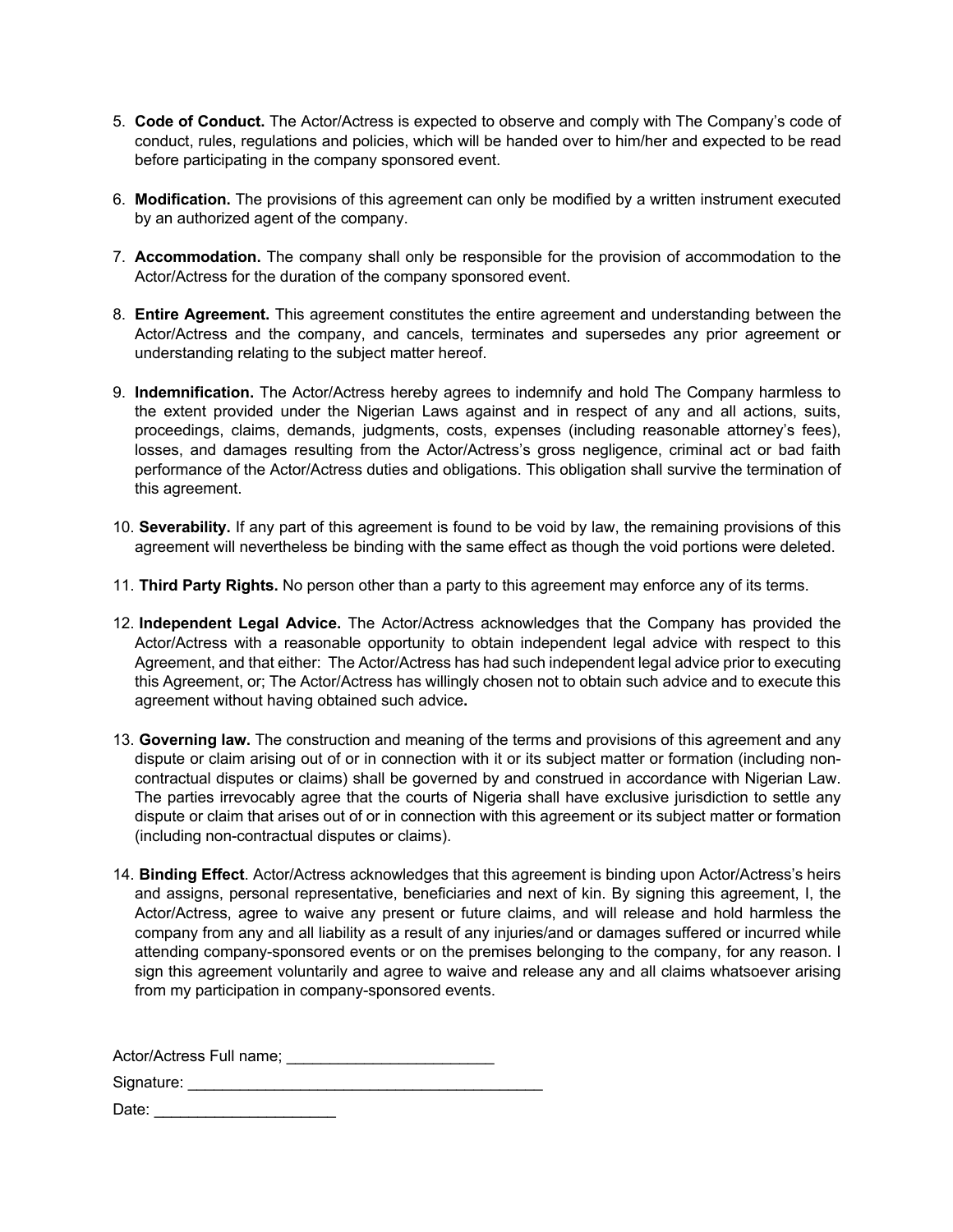|                                                                              | <b>I. ACTOR/ACTRESS PERSONAL INFORMATION</b>              |                                                             |  |
|------------------------------------------------------------------------------|-----------------------------------------------------------|-------------------------------------------------------------|--|
| 1. SURNAME                                                                   |                                                           |                                                             |  |
| <b>FIRST NAME</b>                                                            |                                                           |                                                             |  |
| MIDDLE NAME                                                                  |                                                           |                                                             |  |
| 2. DATE OF BIRTH<br>(dd/mm/yyyy)                                             |                                                           | 7. NATIONALITY                                              |  |
| 3. PLACE OF BIRTH                                                            |                                                           | 8. RESIDENTIAL<br><b>ADDRESS</b>                            |  |
| 4. SEX                                                                       | Female<br>Male                                            |                                                             |  |
| 4. STATUS                                                                    | Married<br>Single<br>Widowed <b>Separated</b><br>Other/s: | 9. PERMANENT<br><b>ADDRESS</b>                              |  |
| 5. BLOOD<br>GROUP/GENOTYPE                                                   |                                                           | 10. MOBILE NO.                                              |  |
| <b>6. E-MAIL ADDRESS</b>                                                     |                                                           | 10. TELEPHONE<br>NO.                                        |  |
|                                                                              | <b>II. FAMILY BACKGROUND/EMERGENCY CONTACT</b>            |                                                             |  |
| 11. SPOUSE'S<br><b>SURNAME</b>                                               |                                                           | 14. EMERGENCY<br><b>CONTACT</b><br>(NAME /<br>RELATIONSHIP) |  |
| 12. FIRST NAME                                                               |                                                           | 15. MOBILE<br>NO(S)                                         |  |
| 13. MIDDLE NAME                                                              |                                                           | 16. ADDRESS                                                 |  |
|                                                                              |                                                           |                                                             |  |
| <b>III. MEDICAL STATUS</b>                                                   |                                                           |                                                             |  |
| 17. PRESENT STATE OF<br><b>HEALTH</b>                                        |                                                           |                                                             |  |
| 18a. STATE ANY<br>SERIOUS ILLNESSES,<br>OPERATIONS YOU<br>HAVE HAD AND DATES |                                                           |                                                             |  |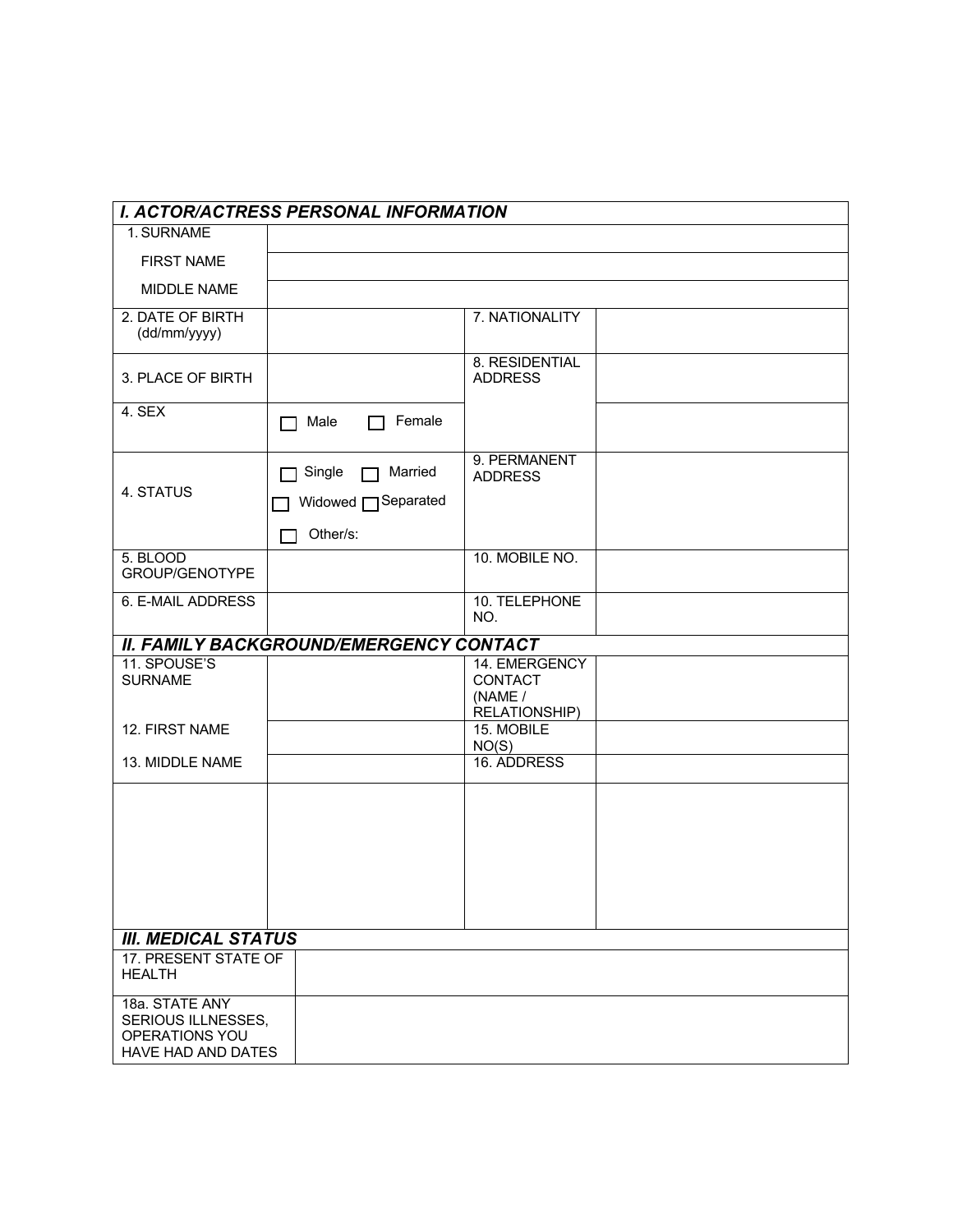| 18b. TICK ALL ITEMS                    |                |                                                               |                             |     |   |                         |                 |                                |   |   |
|----------------------------------------|----------------|---------------------------------------------------------------|-----------------------------|-----|---|-------------------------|-----------------|--------------------------------|---|---|
| THAT APPLY, PAST OR<br>PRESENT TO YOUR |                |                                                               | <b>CONDITION</b>            |     | Y | $\overline{\mathbf{z}}$ |                 | <b>CONDITION</b>               | Y | N |
| HEALTH HISTORY.                        | 1              | Asthma                                                        |                             |     |   |                         | 16              | Smoking addiction              |   |   |
|                                        | $\overline{2}$ |                                                               | Allergies (seasonal)        |     |   |                         | 17              | Alcohol addiction              |   |   |
|                                        | $\overline{3}$ |                                                               | Allergies (food, insects,   |     |   |                         | 18              | <b>ADHD</b> (Attention-Deficit |   |   |
|                                        |                |                                                               | drugs, latex)               |     |   |                         |                 | <b>Hyperactivity Disorder</b>  |   |   |
|                                        | 4              | <b>Diabetes</b>                                               |                             |     |   |                         | 19              | Poor vision                    |   |   |
|                                        | $\overline{5}$ |                                                               | Seizures/fainting/dizziness |     |   |                         | $\overline{20}$ | <b>Hearing difficulty</b>      |   |   |
|                                        | 6              |                                                               | High blood pressure         |     |   |                         | 21              | Speech disorder                |   |   |
|                                        | $\overline{7}$ |                                                               | Heart disease               |     |   |                         | 22              | Ear/nose/throat problems       |   |   |
|                                        | 8              |                                                               | Stomach ulcer               |     |   |                         | 23              | Halitosis/Bromhidrosis         |   |   |
|                                        | 9              | Cancer                                                        |                             |     |   |                         | $\overline{24}$ | Convulsions                    |   |   |
|                                        | 10             |                                                               | Headaches/migraines         |     |   |                         | 25              | Hemophilia                     |   |   |
|                                        | 11             | Leukemia                                                      |                             |     |   |                         | 26              | Dyslexia                       |   |   |
|                                        | 12             |                                                               | Sickle cell disease         |     |   |                         | 27              | Hyperactivity                  |   |   |
|                                        | 13             |                                                               | Skin infection/disease      |     |   |                         | 28              | <b>HIV/AIDS</b>                |   |   |
|                                        | 14             |                                                               | Stomach ulcer               |     |   |                         | 29              | Obesity                        |   |   |
|                                        | 15             |                                                               | Drug addiction              |     |   |                         | 30              | Bulimia/anorexia               |   |   |
|                                        |                |                                                               |                             |     |   |                         |                 |                                |   |   |
| <b>IV. EDUCATIONAL BACKGROUND</b>      |                |                                                               |                             |     |   |                         |                 |                                |   |   |
| 19. SCHOOLS, COLLEGES OR               |                |                                                               | FROM:                       | TO: |   |                         |                 | QUALIFICATION ATTAINED/CLASS   |   |   |
| UNIVERSITIES ATTENDED                  |                |                                                               |                             |     |   |                         |                 | OF DEGREE                      |   |   |
|                                        |                |                                                               |                             |     |   |                         |                 |                                |   |   |
| a.                                     |                |                                                               |                             |     |   |                         |                 |                                |   |   |
| b.                                     |                |                                                               |                             |     |   |                         |                 |                                |   |   |
|                                        |                |                                                               |                             |     |   |                         |                 |                                |   |   |
| c.                                     |                |                                                               |                             |     |   |                         |                 |                                |   |   |
| <b>VI. OTHER INFORMATION</b>           |                |                                                               |                             |     |   |                         |                 |                                |   |   |
| 22. SPECIAL SKILLS and HOBBIES         |                | 23. MEMBERSHIP OF ASSOCIATION/ORGANISATION<br>(Write in full) |                             |     |   |                         |                 |                                |   |   |
|                                        |                |                                                               |                             |     |   |                         |                 |                                |   |   |
|                                        |                |                                                               |                             |     |   |                         |                 |                                |   |   |
|                                        |                |                                                               |                             |     |   |                         |                 |                                |   |   |